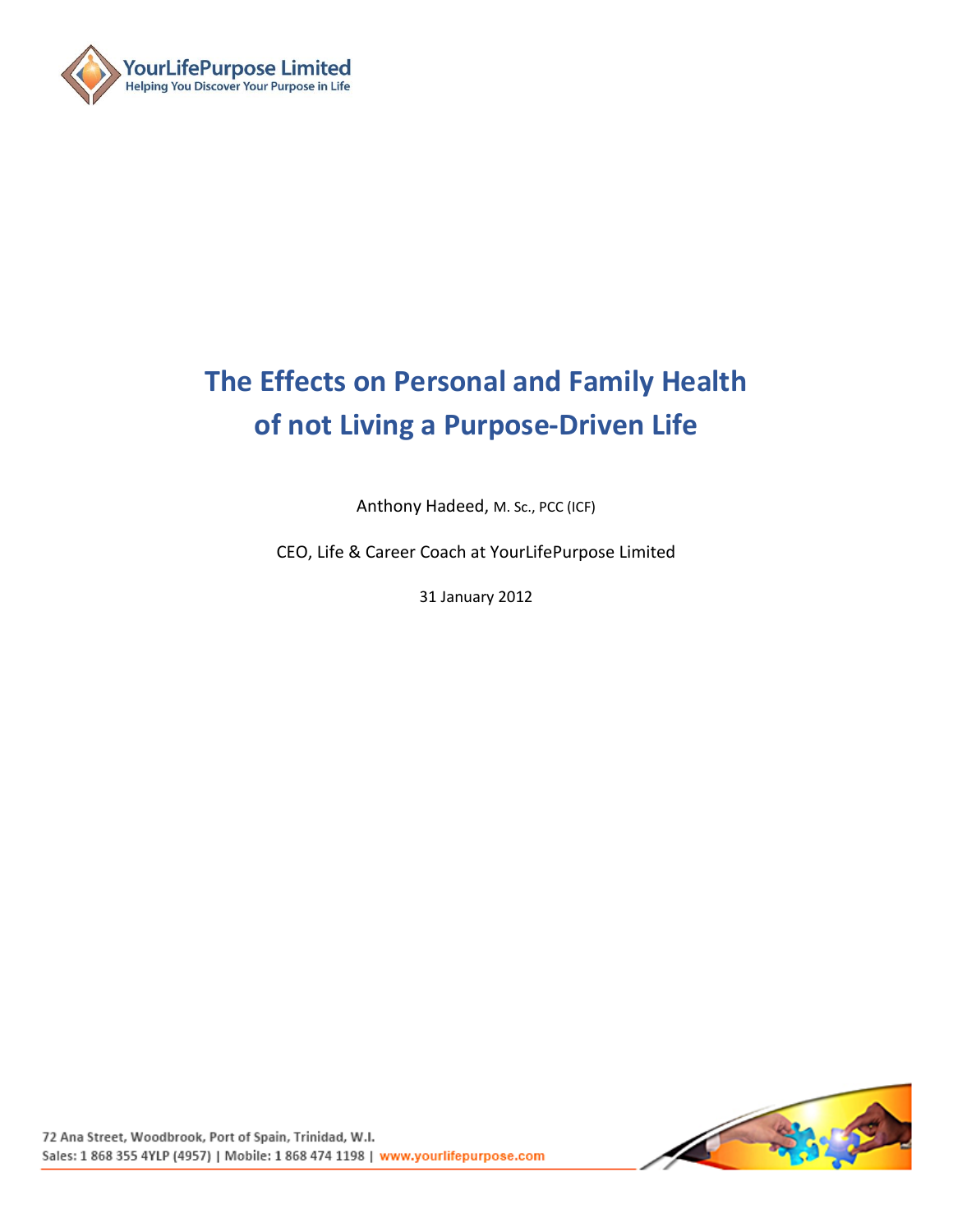

# **Table of Contents**

| $\mathbf{1}$            |     |  |
|-------------------------|-----|--|
| $\overline{2}$          |     |  |
| $\overline{\mathbf{3}}$ |     |  |
| 4                       |     |  |
| 5                       |     |  |
|                         | 5.1 |  |
|                         | 5.2 |  |
|                         | 5.3 |  |
| 6                       |     |  |
| $\overline{7}$          |     |  |
| 8                       |     |  |
| 9                       |     |  |
| 10                      |     |  |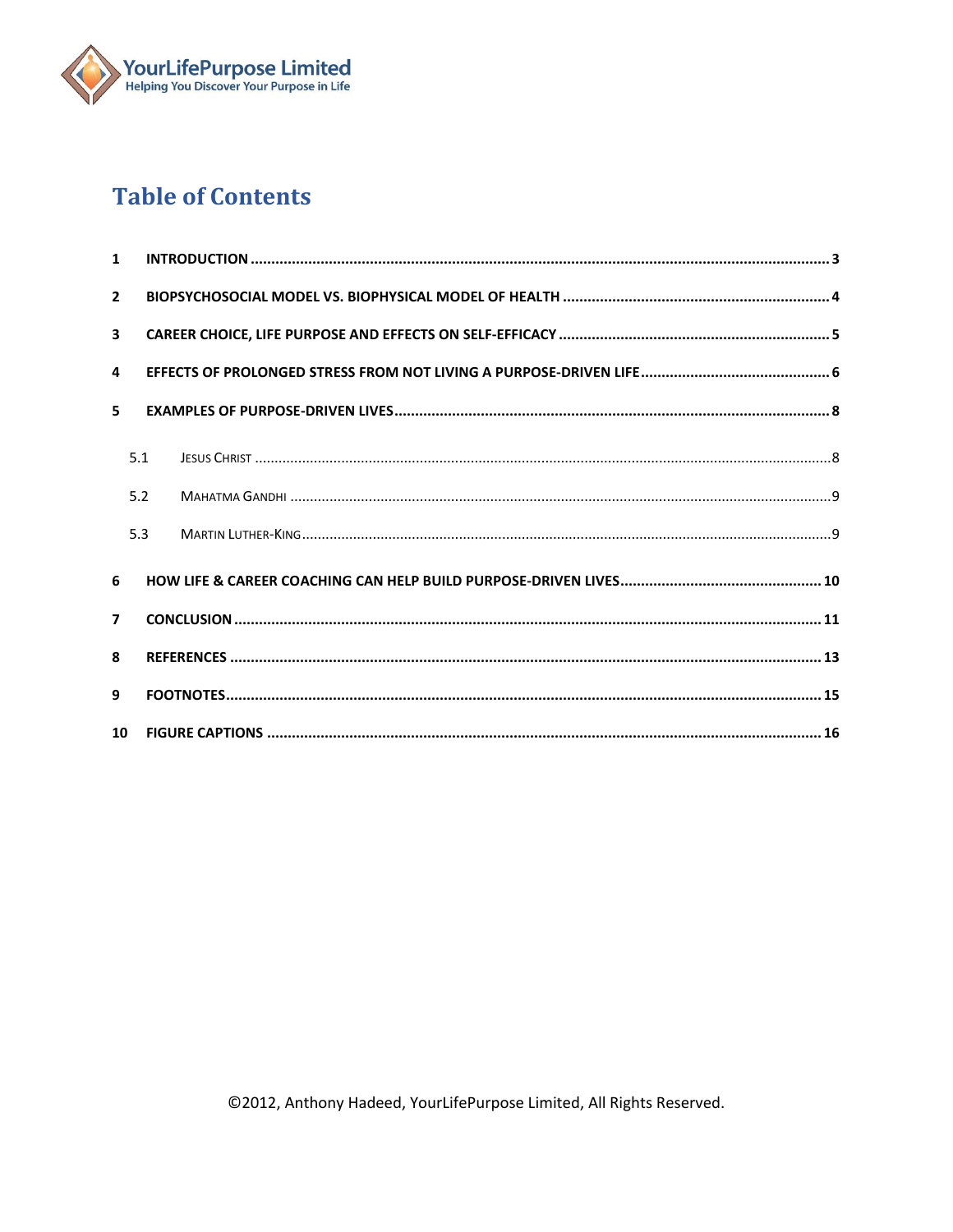

# <span id="page-2-0"></span>**1 Introduction**

A survey carried out by Harris Interactive (2006) on behalf of CareerBuilder.com showed that 84% of working people in the US do not have their "dream jobs". This means that most people are in careers that they are not passionate about, and thus are not fulfilling what they consider their "life purposes". The present research seeks to determine what effects this has on the personal and family health of such people, and how this problem can be tackled at the root level. From a survey carried out by the author (Hadeed, 2012), in which people answered questions pertaining to this wide-spread and important issue, over 60% of respondents said that they were not living their life purpose(s) through their careers. Of these, 2/3 of them believed that this has had negative effects on their personal and/or family health. This means that roughly three out of ten people are experiencing personal and/or family health problems because of careers that they are not passionate about, and probably not in line with their strengths and long-term visions! This is because not living a purpose-driven life through one's career leads to unmanageable levels of stress, and according to the Biopsychosocial (BSP) model of health, this stress is directly and indirectly linked to poorer health. Thus, offering life and career coaching on a personal and group level, as well as consistent and sustained career guidance courses at the secondary school level and beyond, especially to adolescents and young adults as they endeavour to discern their vocational career paths in life, can assist them in proactively living healthier, happier, and more fulfilled lives.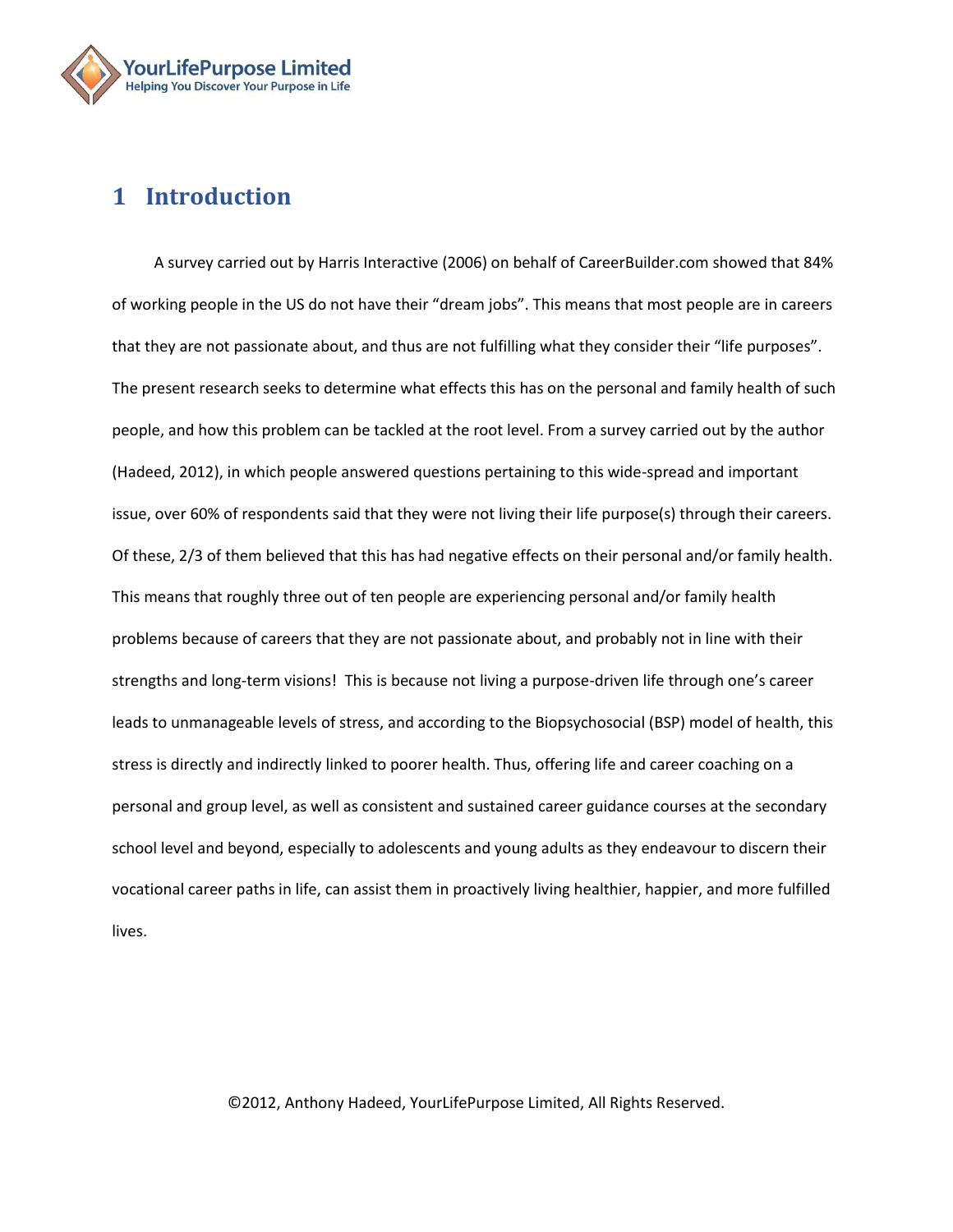

# <span id="page-3-0"></span>**2 Biopsychosocial Model vs. Biophysical Model of Health**

The traditional Biophysical model of health focuses primarily on the physical and pathological causes of diseases in humans, and the treatment of such diseases by the use of medications and therapy. In recent years, the medical profession has undergone an evolution toward a more holistic view of health, with the Biopsychosocial model being proposed by Engel in 1977. It focuses on the biological, psychological and social aspects of human beings, and how these three important areas interplay in determining overall health, as shown in the following diagram [\[1\]](http://en.wikipedia.org/wiki/Mohandas_Karamchand_Gandhi#cite_note-CollectedWorks25-2):



Figure 1: The Biopsychosocial Model of Health – Venn Diagram

Unfortunately, the promotion of health through the understanding of the Biopsychosocial model in the early periods of life is not emphasized in most countries, and this contributes to long-term health problems and overall family instabilities.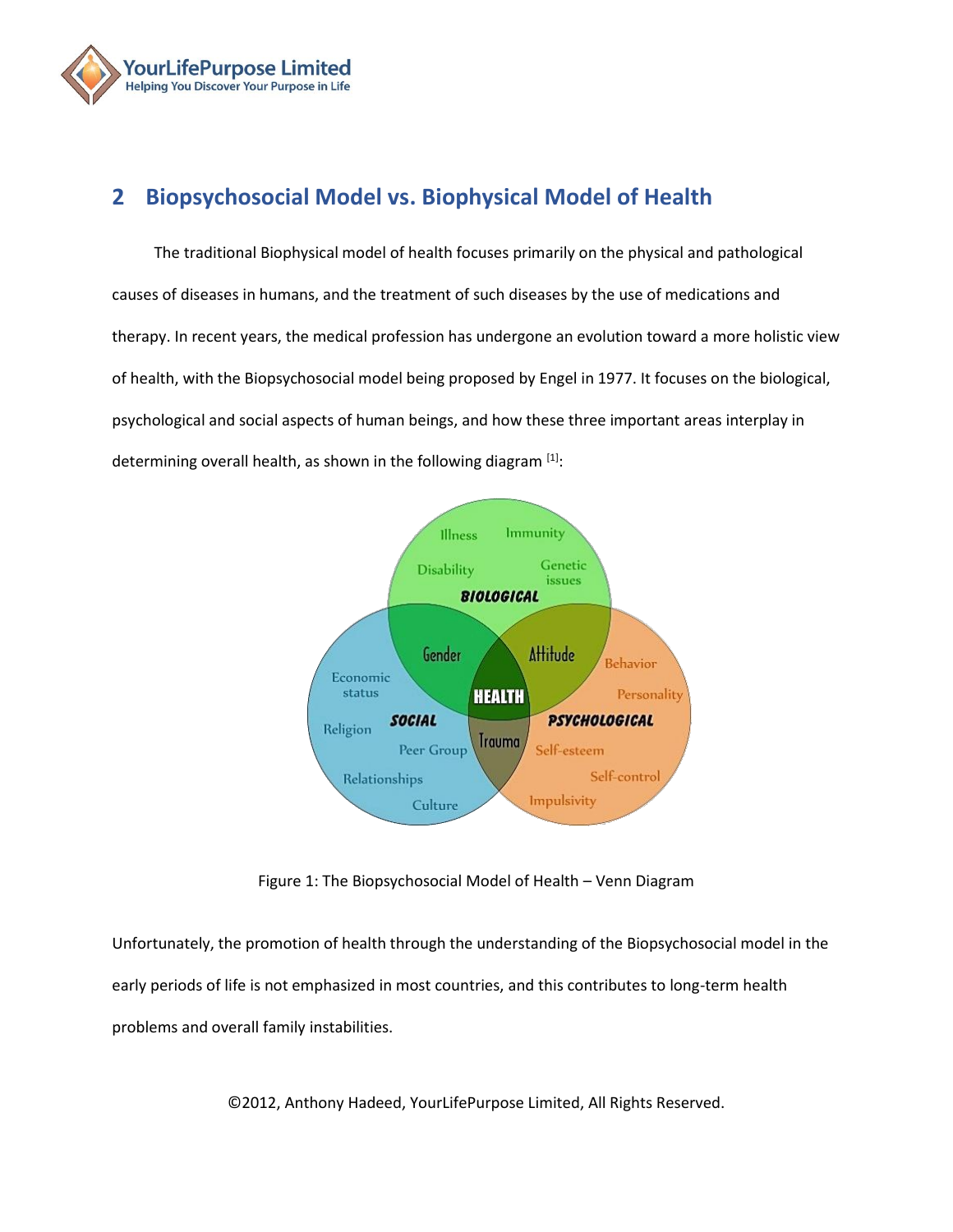

# <span id="page-4-0"></span>**3 Career Choice, Life Purpose and Effects on Self-Efficacy**

There are few other decisions that have such a major influence on people's lives as the choice of a vocation and subsequent career, which is ultimately linked to their perceived "life purpose". Most people spend considerably more time on the job than in any other single activity, and the choice of one's career significantly affects one's lifestyle. Adjustment to work is closely linked to mental health and physical well-being (Hackett & Betz, in press). According to Bandura, 1995, "Perceived self-efficacy is defined as people's beliefs about their capabilities to produce designated levels of performance that exercise influence over events that affect their lives. Self-efficacy beliefs determine how people feel, think, motivate themselves and behave." Thus, if people are assisted in discovering the vocational careers that match their interests, intelligence types, values, and work-styles, they are much more likely to develop better self-efficacy. This in turn will lead to better coping mechanisms for stress in their careers, and thus better overall health according to the Biopsychosocial model.

Young adulthood is definitely a time when individuals must learn how to deal with numerous new expectations, especially work-related careers. A strong feeling of self-efficacy is a vital factor for the achievement of additional abilities as well as successfulness. People who go into their adult years inadequately armed with proper abilities and suffering from self-doubts realize that many elements of their adulthood are stress-filled and discouraging. In many ways self-efficacy helps lead to success in vocational career selection and development. Values concerning a person's abilities influence the vocational careers that they often select. Psychosocial abilities have more to do with career success as compared to one's technical abilities. Choosing the appropriate vocational career early in a person's life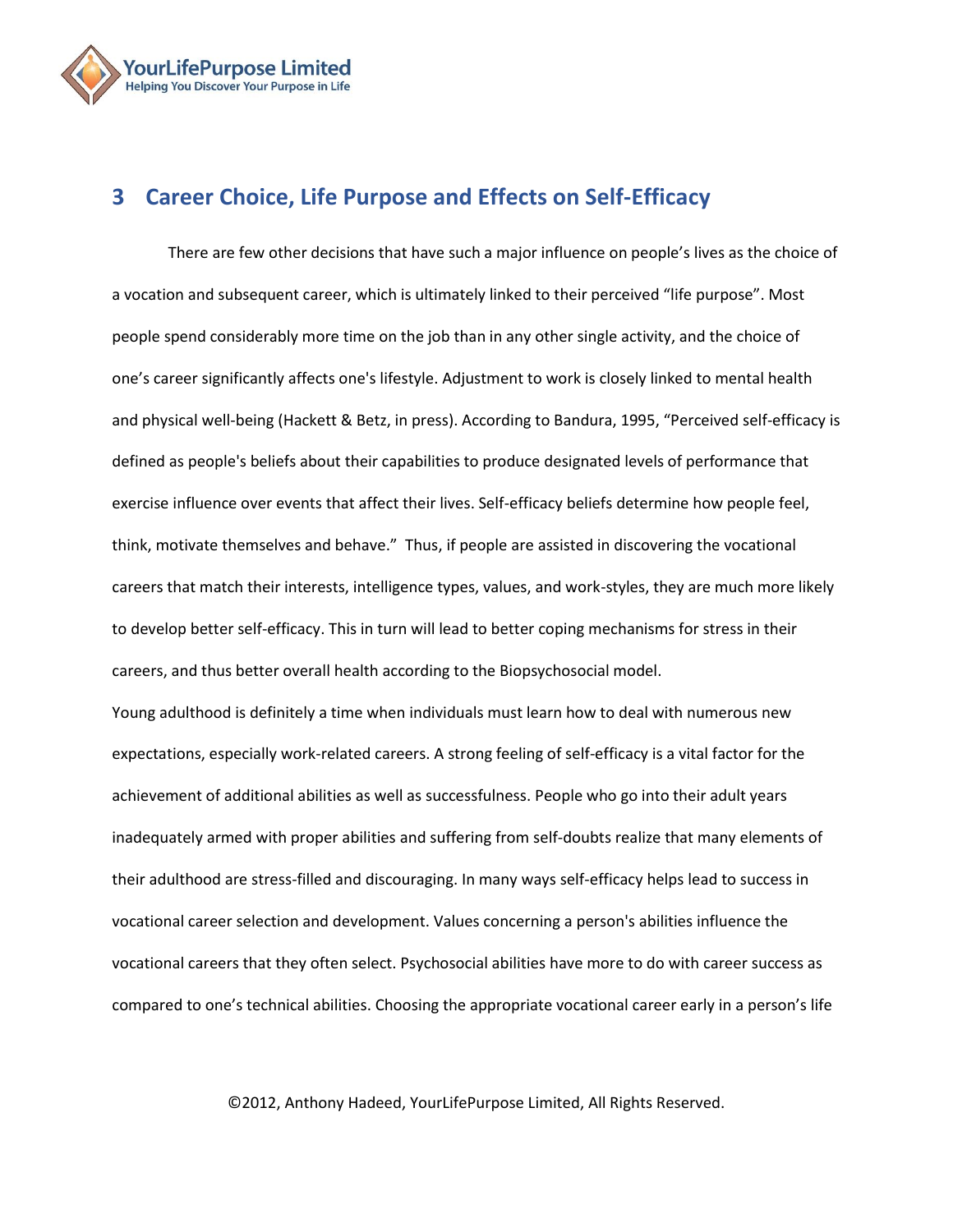

leads to better self-efficacy or beliefs in one's abilities which in turn greatly enhances confidence in living one's perceived life purpose. This ultimately leads to better overall health and family dynamics.

Conversely, people in careers that they perceive themselves lacking self-efficacy for, often under-perform in their jobs. According to Bandura, 1995, such people "view insufficient performance as deficient aptitude, and it does not require much failure for them to lose faith in their capabilities. They fall easy victim to stress and depression." Thus, a career that is not purpose-driven and fulfilling often leads to unhealthy amounts of stress.

### <span id="page-5-0"></span>**4 Effects of Prolonged Stress from not Living a Purpose-Driven Life**

Excessive and sustained amounts of stress that plague an individual due to psychological and social factors have been shown to weaken the immune system and lead to compromised health (Krantz, Grunberg, & Baum, 1985; O'Leary, 1990). Many of the biological effects of one's perceived abilities arise in the context of coping with high levels of stress in the many issues and tasks of daily life. "Exposure to stressors without perceived efficacy to control them activates autonomic, catecholamine, and endogenous opioid systems. After people's perceived coping efficacy is strengthened, they manage the same stressors without experiencing any distress, visceral agitation, or activation of stress-related hormones" (Bandura, 1995). The kinds of biochemical responses which have been proven to be associated with inadequate coping abilities take part in regulating the body's defense mechanisms. Hence, experiencing unmanageable stress has a tendency to weaken the body's defense mechanisms, which can lead to compromised health. (Kiecolt-Glaser & Glaser, 1987; Maier, Laudenslager, & Ryan, 1985; Shavit & Martin, 1987).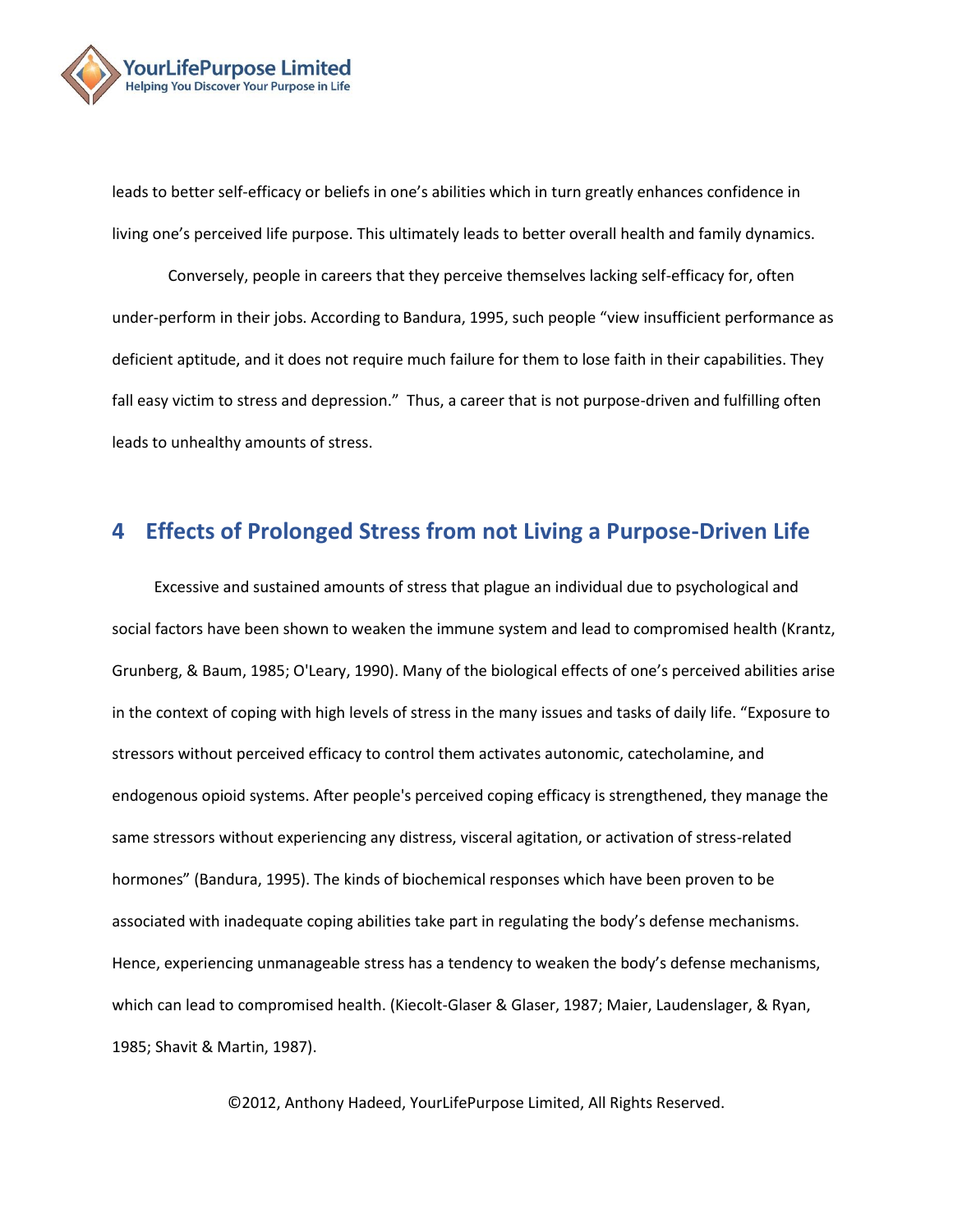

There is also an indirect correlation between not living a purpose-driven life and one's health in that the feeling of living an unfulfilled life can lead to unhealthy habits such as excessive alcohol consumption, drug abuse and other addictions, lethargy leading to lack of exercise, frustration and displaced anger. These behaviours often affect one's family life as well.

A survey was carried out by the author (Hadeed, 2012), in which people answered questions pertaining to the important issue about their careers, life purposes and the effects on their personal and family health. Here are the questions asked in the survey and the results:

**Question 1: Do you believe that every person has a main purpose in life which should be lived out through his or her career?** 

- Yes, I believe that each person has a specific overall purpose in life which should be lived out through his or her career: 38.89% - Yes, but there can be a broad range of purposes and careers for each person: 50.00% - No, I do not believe that each person has a specific purpose in life: 11.11% **Question 2: If you believe that people have specific purposes in life with regard to their careers, are you currently living your life purpose in your career?**  - Yes: 37.50% - No: 62.50% **Question 3: If you are not living your life purpose through your career, has this had a negative effect** 

**on your personal health and/or your family's health?** 

| - Yes:          | 46.15% |
|-----------------|--------|
| - No:           | 15.38% |
| - I'm not sure: | 38.46% |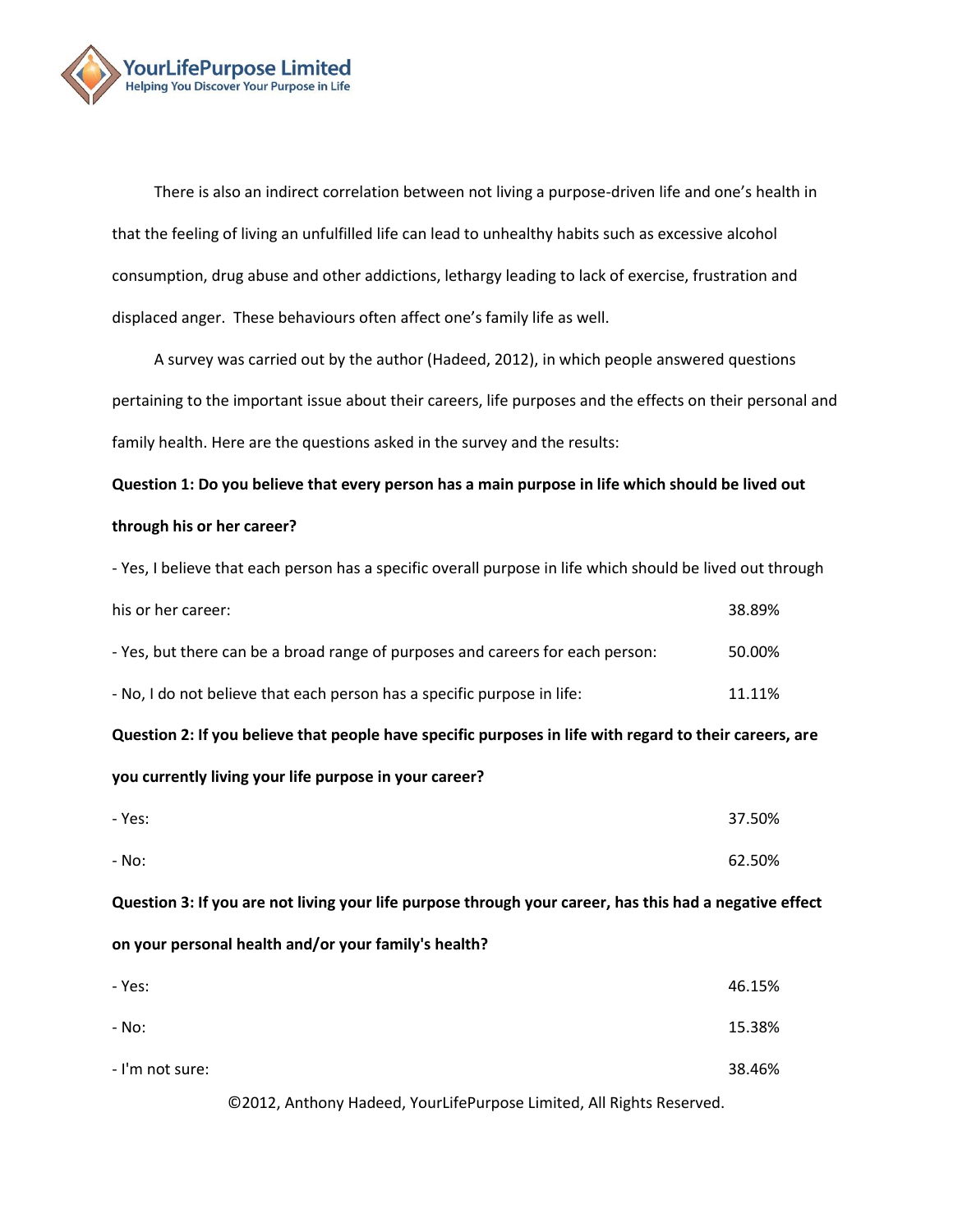

The above results imply that roughly three out of ten people experience personal and/or family health problems because of careers that are not to their liking, probably not in line with their strengths and passions, and thus not aligned with their perceived life purposes!

As we have seen above, not being fulfilled in one's career (i.e. the feeling of not living a purposedriven life) leads to unhealthy levels of stress, and if left unresolved for many years, can lead to feelings of inadequacy, depression, mid-life crises, nervous breakdowns, physical health problems, family problems, and even marriage breakdowns. These were the various health and family related problems reported by some of the people in the above survey (Hadeed, 2012).

### <span id="page-7-0"></span>**5 Examples of Purpose-Driven Lives**

There are many people in history who have lead extremely purpose-driven lives and certain ones standout as models for the rest of society. They show what the human spirit is capable of achieving when a clear life purpose is understood and followed to the end. The effects that these three men (and others, of course) have had on our world have been nothing short of remarkable and life-altering.

#### <span id="page-7-1"></span>*5.1 Jesus Christ*

The most famous example in the author's opinion is that of the life of Jesus Christ, who lived from the year 4 BC to 30 AD. He spent forty days and forty nights in the desert at the start of his public ministry at the age of thirty. During this time, he prayed and fasted about his mission or "life purpose" in the world. When he returned from the desert, nothing could stop him from accomplishing his mission, not even his own prophesy about how and when he would die. One of his disciples Peter tried to convince him not to go to Jerusalem where his public execution awaited him. This was Jesus' response to Peter: "Get behind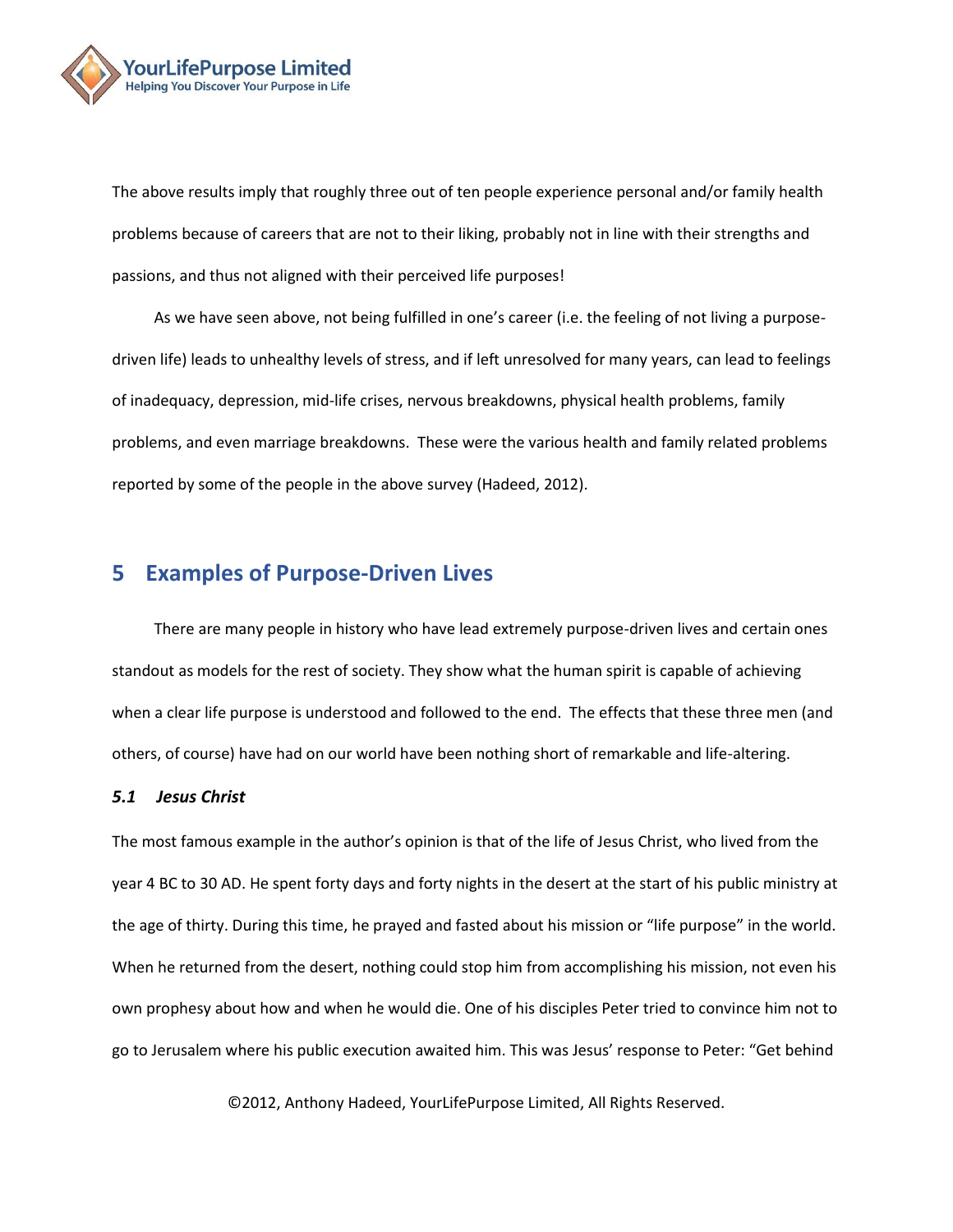

me, Satan! You are a hindrance to me. For you are not setting your mind on the things of God, but on the things of man", (Matthew 16:23 Revised Standard Edition). After the completion of his public ministry at the age of 33, he was forced to carry a heavy wooden cross to Calvary hill. He was nailed to the cross and left there until he died, thus accomplishing the salvation he came to bring the world.

#### <span id="page-8-0"></span>*5.2 Mahatma Gandhi*

Mohandas Karamchand **(**Mahatma) Gandhi lived from October 2, 1869 to January 30, 1948. He was the pre-eminent political and ideological leader o[f India](http://raj/) during the [Indian independence movement.](http://movement/) Pioneering the use o[f non-violent](http://nonviolence/) resistance to tyranny through mas[s civil disobedience,](http://disobedience/) a tool to fight for civil rights and freedom, he founded his doctrine of nonviolent protest to achieve political and social progress based upon total [nonviolence](http://nonviolence/) for which he is internationally renowned.<sup>[\[2\]](http://en.wikipedia.org/wiki/Mohandas_Karamchand_Gandhi#cite_note-CollectedWorks25-2)[\[3\]](http://en.wikipedia.org/wiki/Mohandas_Karamchand_Gandhi#cite_note-CollectedWorks67-3)</sup> Gandhi led India to its [independence](http://movement/) and inspired movements for civil rights and freedom across the world.

#### <span id="page-8-1"></span>*5.3 Martin Luther-King*

Another example is that of the life of Martin Luther-King who lived from January 15, 1929 to April 4, 1968. He was an American [clergyman,](http://pastor/) activist, and prominent leader in the African-American Civil Rights Movement.<sup>[\[4\]](http://en.wikipedia.org/wiki/Martin_Luther_King,_Jr.#cite_note-0)</sup> He is best known for his role in the advancement of [civil rights](http://rights/) in the United States and around the world, using [nonviolent](http://nonviolence/) methods following the teachings of [Mahatma Gandhi.](http://gandhi/)<sup>[\[5\]](http://en.wikipedia.org/wiki/Martin_Luther_King,_Jr.#cite_note-1)</sup>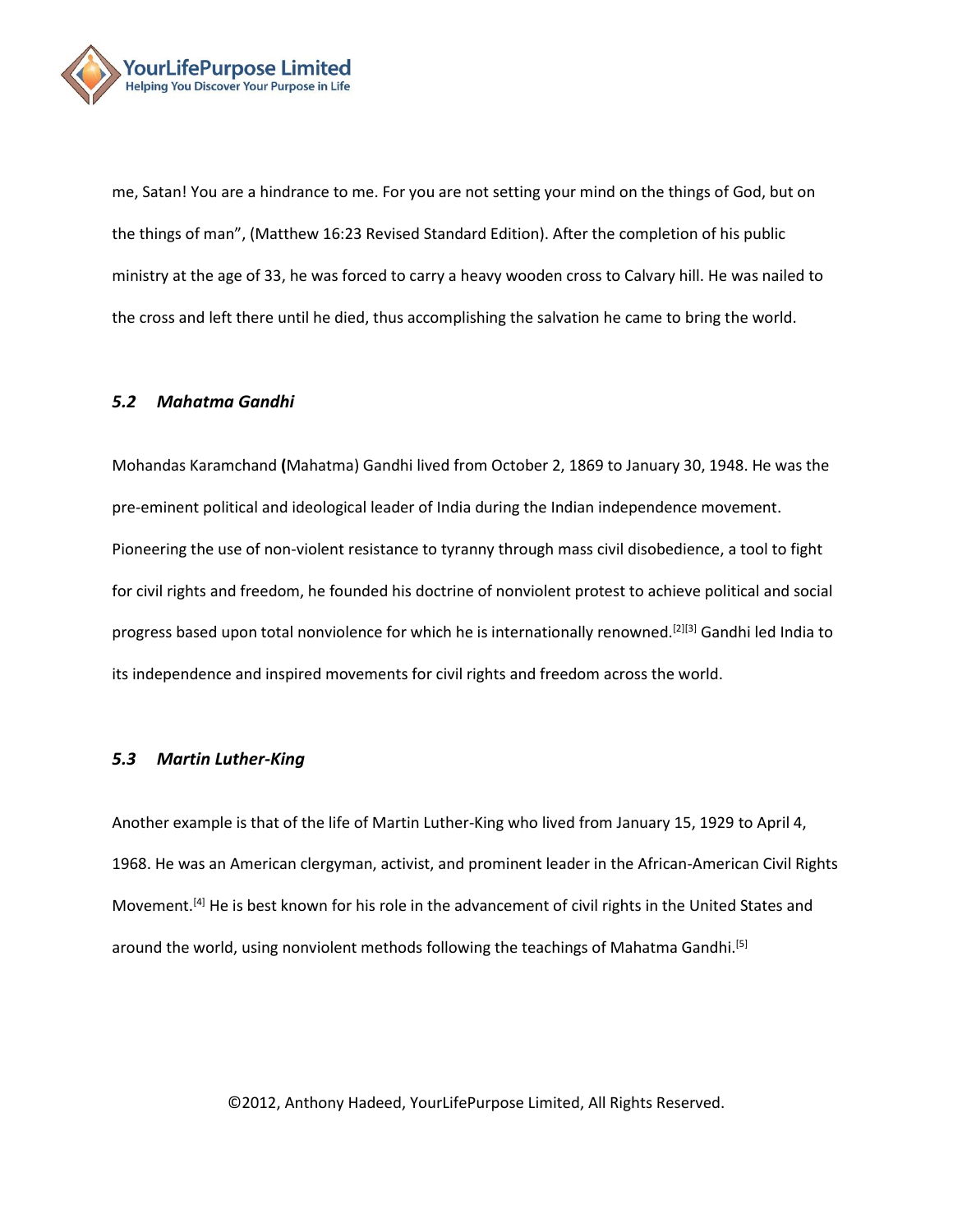

# <span id="page-9-0"></span>**6 How Life & Career Coaching Can Help Build Purpose-Driven Lives**

Career *development* has not received a lot of attention in the mainstream literature (Osipow, 1986). "Career development, as opposed to training for job skills (e.g., vocational education), can be defined as the preparation for, choice of, entry into, and adjustment to work throughout the life span" (Super, 1990). Although the demand for career guidance has long been high among adolescents and young adults, career counseling has not received the attention it warrants from most applied psychologists (Hackett, 1993; Spokane, 1991). In today's rapidly changing job markets the need for career services has never been greater. The US Department of Labour in 2010 listed over 820 various types of careers from which people can choose!

Thus, if people are assisted in discovering the vocational careers that match their interests, intelligence types, values, and work-styles, they are much more likely to develop better self-efficacy. As demonstrated in this research, this would lead to better overall health. Psychometric testing within the context of life and career coaching is one important tool that can assist in this often-difficult task. Two such Psychometric assessments used by the author in his career and life coaching practice are (i) the "Vocational Style & Personality Assessment or VoSPA", and (ii) the "Multi-Dimensional Emotional Intelligence Quotient or MEIQ". Both of these assessments are licensed from PsychTests, Inc. The VoSPA assessment produces a report that lists the interests, intelligence types, values, and work-styles of the client in descending order of scores, and then lists six to ten careers that match the client's strengths. These careers are retrieved from the most up-to-date US Department of Labour's O\*Net career database. The report can then be used in a career coaching relationship as a starting point for the client's self-discovery regarding their career path and consequent "life purpose."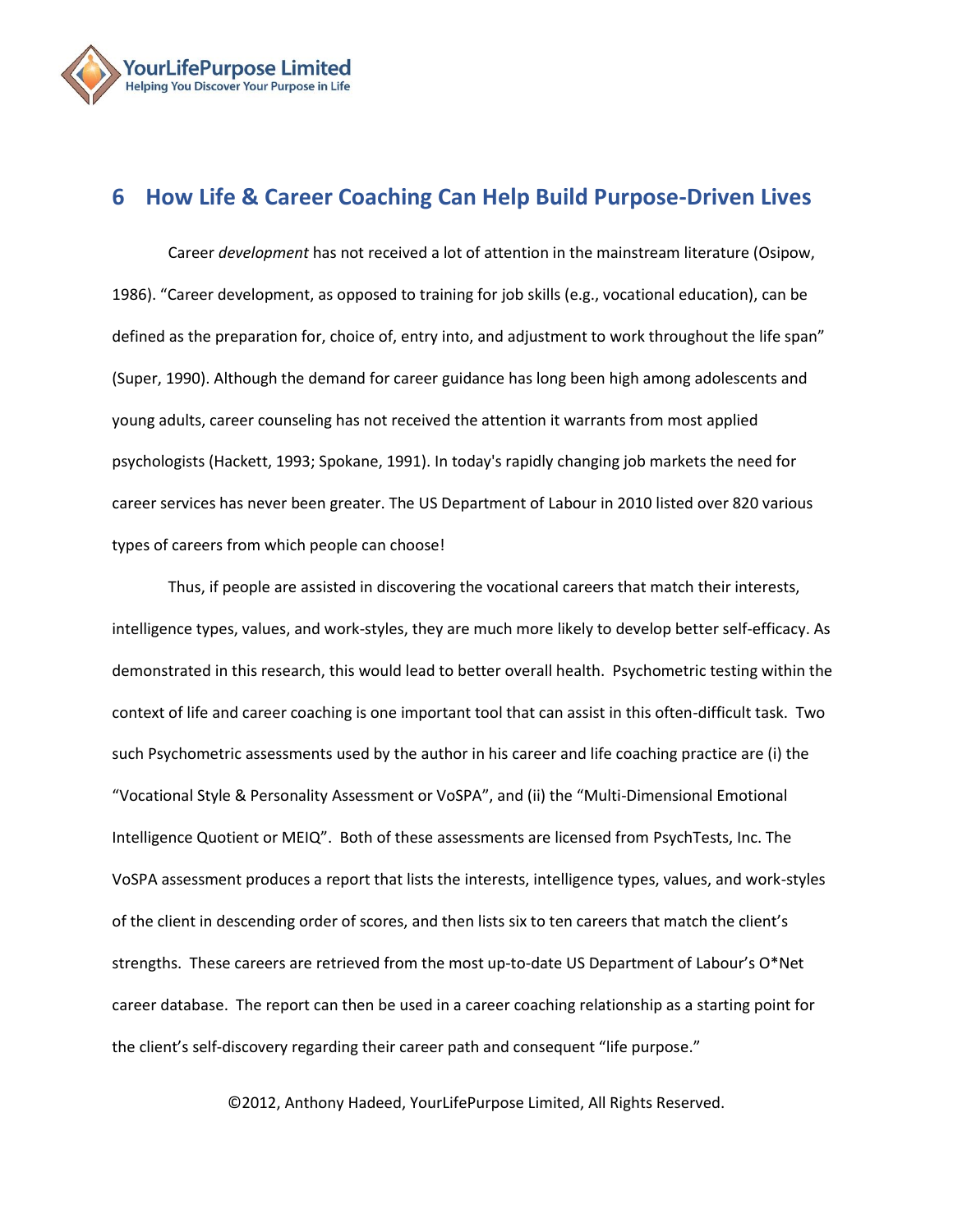

Similarly, the MEIQ assessment produces a report that lists the client's strengths and limitations in five key categories, namely, (i) Emotional Identification, Perception, and Expression, (ii) Emotional Facilitation of Thought, (iii) Emotional Understanding, (iv) Emotional Management, and (v) Moderating Emotional Intelligence Factors. The report then provides concrete advice as to what areas within the five categories the client needs to work on to improve his or her EIQ. Again, this report can be used in a life coaching relationship as a starting point for the client's self-discovery regarding their emotional health and intelligence. This in turn can assist clients in asserting themselves more when it comes to the choice of their vocational careers, and subsequently in dealing more effectively with the challenges surrounding this important aspect of their lives, namely, their life purpose!

### <span id="page-10-0"></span>**7 Conclusion**

The goal of this research was to show the negative effects on personal and family health of not living a purpose-driven life, and how life and career coaching, and sustained career guidance courses can assist in this very important area. Based on the Biopsychosocial (BSP) model of health, biological, psychological, and social factors all play important roles in the overall health of individuals. The survey conducted by the author (Hadeed, 2012) showed that three out of ten people reported experiencing negative effects on their personal and/or family health because they were not living their "life purpose" through their careers. Departments of Health in countries around the world would do well to pay attention to this correlation and to the profound social and economic consequences of a lack of consistent and sustained career guidance in most educational systems. The introduction of a mandatory career guidance course for all students beginning in the first year of secondary school (approximately at age 13), and continuing until the completion of secondary school, would benefit all students immensely.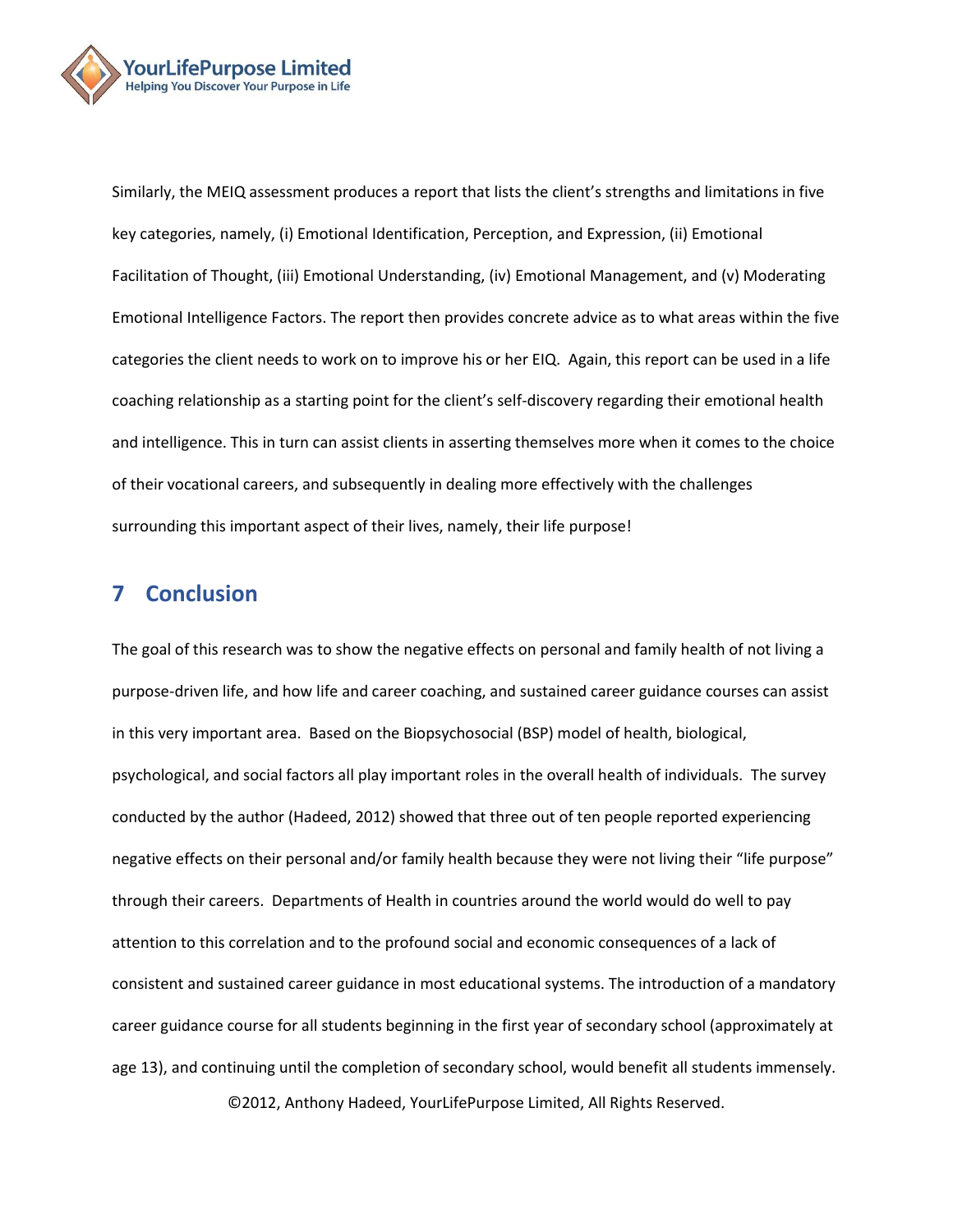

Parents willing to supplement this career guidance should seriously consider engaging the services of a life and career coach for additional one-on-one assistance in the life altering choice of their children's vocational careers. They owe it to their children's future health and family well-being, as well as to the overall socioeconomic health of society.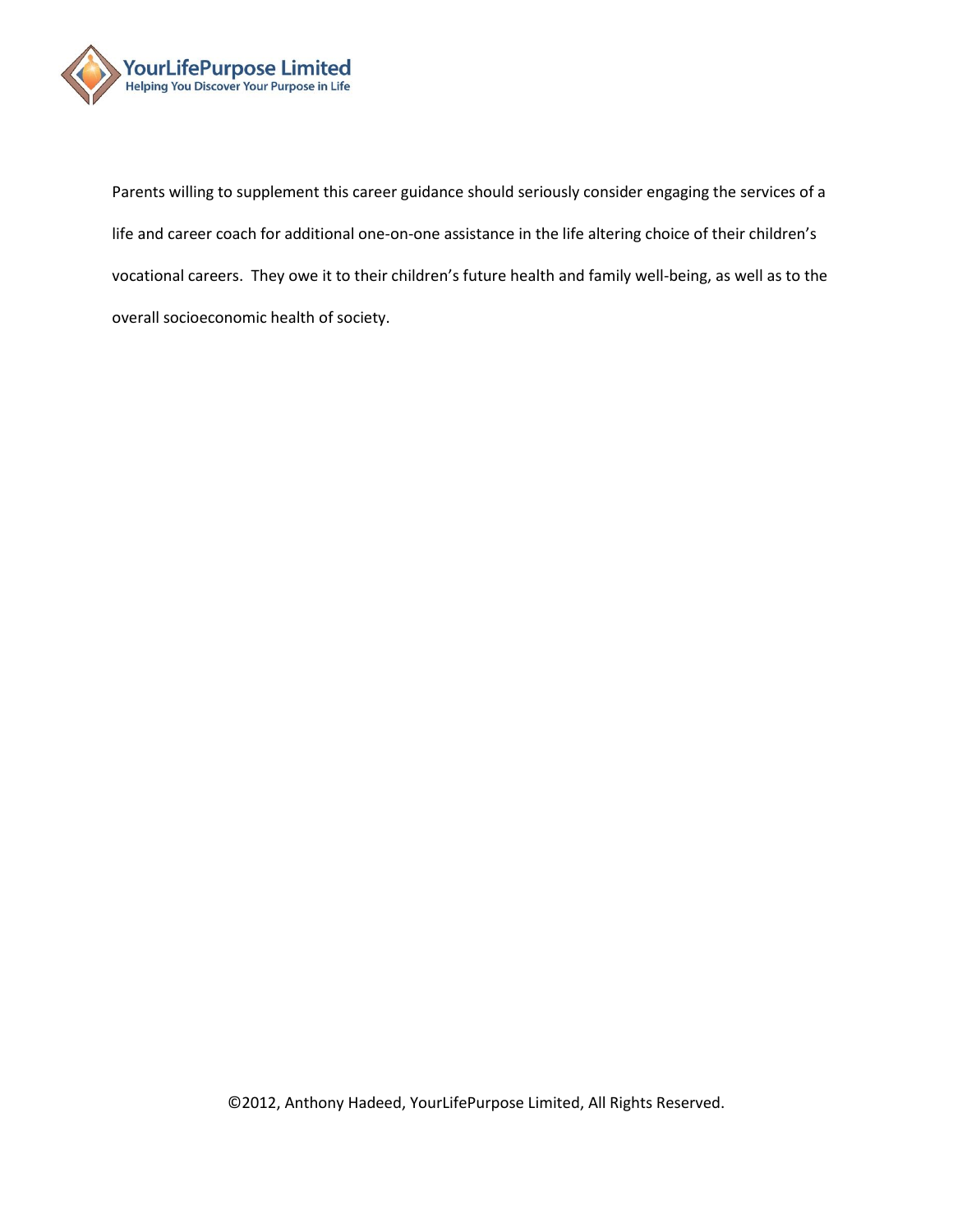

# <span id="page-12-0"></span>**8 References**

Bandura, A. (1995). *Self-Efficacy in Changing Societies*. Cambridge University Press.

- Hackett, G. (1993). Career counseling and psychotherapy; False dichotomies and recommended remedies. *Journal of Career Assessment, 1, 105-196*
- Hackett, G. & Betz, N. E. (in press). Career choice and development; In J. E. Maddux (ed.), Self-Efficacy, adaptation, and adjustment: Theory, research, and application. New York: Plenum.
- Hadeed, A. (2012). The Effects on Your Personal and Family Health of not Living Your Life Purpose. [http://yourlifepurpose.com/2010/01/14/the-effects-on-your-personal-and-family-health-of-not](http://yourlifepurpose.com/2010/01/14/the-effects-on-your-personal-and-family-health-of-not-living-your-life-purpose/)[living-your-life-purpose/](http://yourlifepurpose.com/2010/01/14/the-effects-on-your-personal-and-family-health-of-not-living-your-life-purpose/)
- Kiecolt-Glaser, J. K. & Glaser, R. (1987). Behavioural influences on immune function: Evidence for the interplay between stress and health. In T. Field, P. M. McCabe, & N. Schneiderman (Eds.), *Stress and coping across development* (Vol. 2, pp. 198-206). Hilsdale, NJ: Erlbaum.
- Krantz, D. S., Grunberg, N. E. & Baum, A. (1985). Health psychology. *Annual Reviews in Psychology*, 36, 349-383.
- Maier, S. F., Laudenslager, M. L., & Ryan, S. M. (1985). Stressor controllability, Immune function, and endogenous opiates. In F. R. Brush & J. B. Overmier (Eds.), *Affect, conditioning, and cognition: Essays on the determinants of behaviour* (pp. 183-201). Hillsdale, NJ: Erlbaum.

O'Leary, A. (1990). Stress, emotion, and human immune function. *Psychological Bulletin, 108,*363-382.

Osipow, S. H. (1986). Career issues through the life span. In M. S. Pallak & R. O. Perloff (eds.), *Psychology and work: Productivity, change, and employment* (pp. 141-168). Washington, DC: American Psychological Association.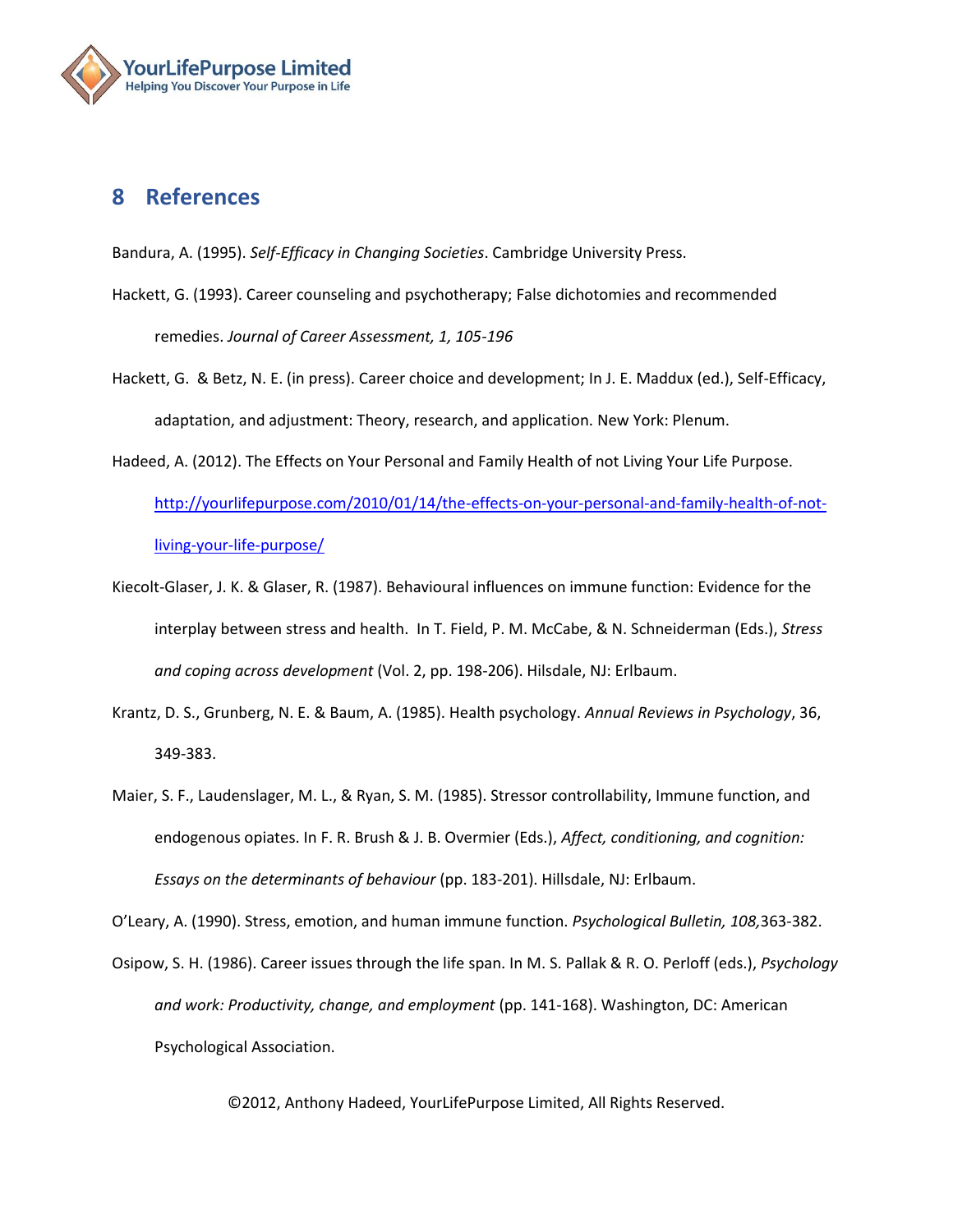

Shavit, Y. & Martin, F. C. (1987). Opiates, stress, and immunity: Animal studies. *Annals of Behavioural Medicine*, 9, 11-20.

Spokane, A. R. (1991). *Career intervention*. Englewood Cliffs, NJ: Prentice-Hall.

Super, D. E. (1990). A life-span, life-space approach to career development. In D. Brown, L. Brooks, and Associates, *Career choice and development* (pp. 197-261). San Francisco: Jossey-Bass.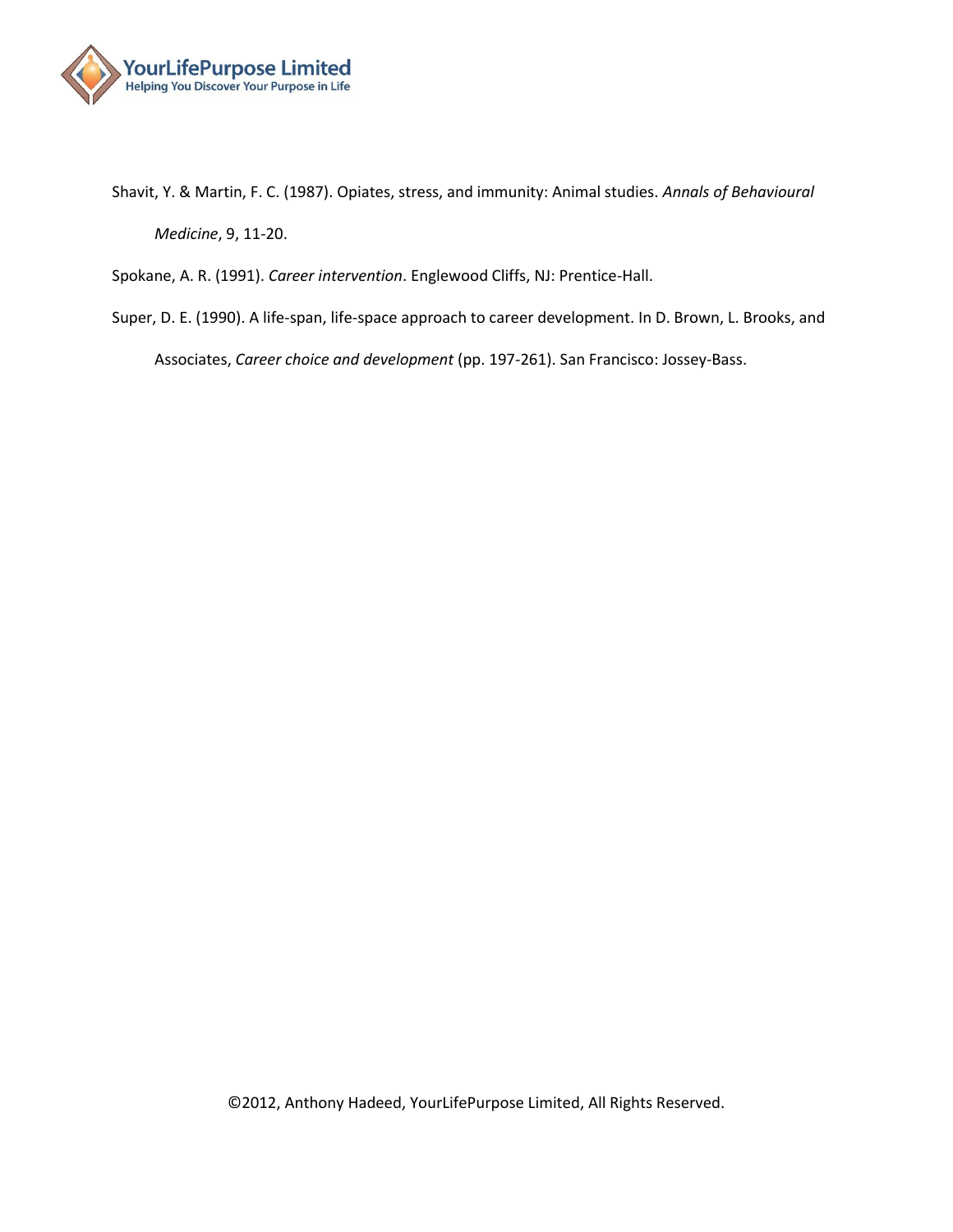

### <span id="page-14-0"></span>**9 Footnotes**

 $1$  The Biopsychosocial Model of Health and Illness. Module by: Dr. Shaheen E Lakhan <sup>2</sup> Gandhi, M. K. (1982) [10 November 1921]. ["The Momentous Issue".](http://www.gandhiserve.org/cwmg/VOL025.PDF) *Collected Works of Mahatma Gandhi*. **25** (electronic ed.). New Delhi: Publications Division, Ministry of Information and Broadcasting, Govt. of India. pp. 76–78. Retrieved 11 January 2012. "*Complete civil disobedience is*  rebellion without the element of violence in it. An out and out civil resister simply ignores the authority of *the state. He becomes an outlaw claiming to disregard every unmoral state law. ...In doing all this he never uses force and never resists force when it is used against him. In fact, he invites imprisonment and other uses of force against himself...*"

<sup>3</sup> Gandhi, M. K. (1976) [10 September 1935]. ["Letter to P. Kodanda Rao".](http://www.gandhiserve.org/cwmg/VOL067.PDF) *Collected Works of Mahatma Gandhi*. 67 (1st April- 1st October 1938) (electronic ed.). New Delhi: Publications Division, Ministry of Information and Broadcasting, Govt. of India. p. 400. Retrieved 11 January 2012. "*But I found that even civil disobedience failed to convey the full meaning of the struggle. I therefore adopted the phrase civil resistance. Non-violence was always an integral part of our struggle.*"

4 Schlesinger, Arthur M. (2002) [1965], *A Thousand Days: John F. Kennedy in the White House*, p. xiv.

<sup>5</sup> D'Souza, Placido P. (January 20, 2003). ["Commemorating Martin Luther King Jr.: Gandhi's](http://articles.sfgate.com/2003-01-20/opinion/17474454_1_nonviolence-philosophy-king)  [influence on King".](http://articles.sfgate.com/2003-01-20/opinion/17474454_1_nonviolence-philosophy-king) *San Francisco Chronicle*.